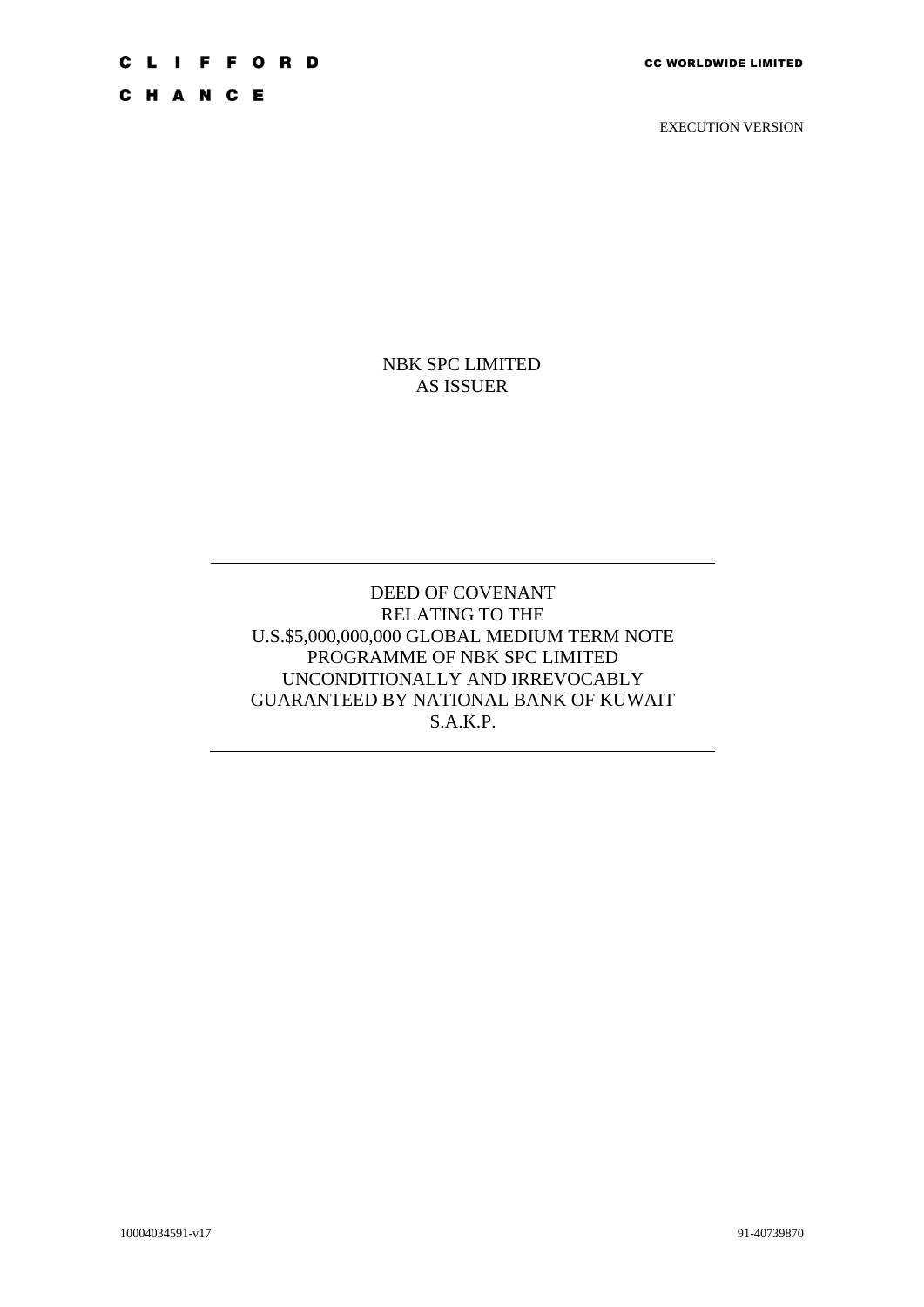# **CONTENTS**

| Clause |  | Page |
|--------|--|------|
| 1.     |  |      |
| 2.     |  |      |
| 3.     |  |      |
| 4.     |  |      |
| 5.     |  |      |
| 6.     |  |      |
| 7.     |  |      |
| 8.     |  |      |
| 9.     |  |      |
| 10.    |  |      |
| 11.    |  |      |
| 12.    |  |      |
| 13.    |  |      |
| 14.    |  |      |
| 15.    |  |      |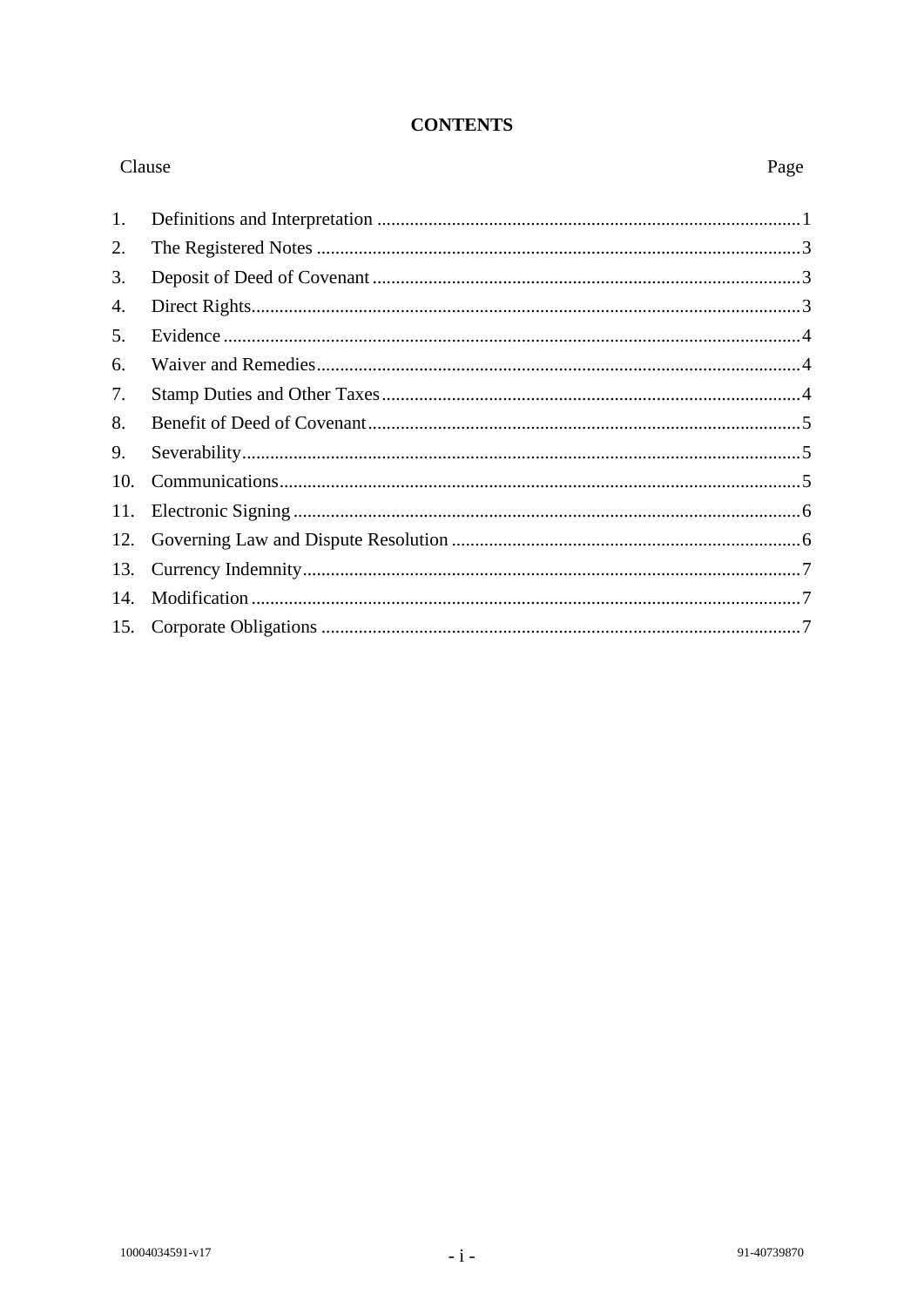# **THIS DEED OF COVENANT** is made on 3 September 2021

# **BY**:

(1) **NBK SPC LIMITED** (the "**Issuer**")

# **IN FAVOUR OF**:

- (2) **THE ACCOUNTHOLDERS** (as defined below); and
- (3) **THE PERSONS** for the time being and from time to time registered as holders of the Registered Notes referred to below (the "**Holders**" and, together with the Accountholders, the "**Beneficiaries**").

# **WHEREAS**:

- (A) The Issuer proposes to issue from time to time global medium term notes guaranteed by the National Bank of Kuwait S.A.K.P. as the guarantor (the "**Guarantor**") (the "**Notes**", which expression shall, if the context so admits, include the Global Notes (in temporary or permanent form) and the Global Certificates to be initially delivered in respect of the Notes and any related Coupons, Receipts and Talons) under its U.S.\$5,000,000,000 global medium term note programme (the "**Programme**"). The Notes will be issued pursuant to an amended and restated fiscal agency agreement dated 3 September 2021 entered into by the Issuer, the Guarantor, Citibank N.A., London Branch as the fiscal agent (the "**Fiscal Agent**") and the other parties referred to herein (the "**Agency Agreement**").
- (B) In connection with the Programme, the Issuer and the Guarantor have prepared a base prospectus dated 3 September 2021 (the "**Base Prospectus**") which has been approved by the Central Bank of Ireland as a base prospectus issued in compliance with Regulation (EU) 2017/1129. Each Tranche of Notes will be issued pursuant to the Base Prospectus as completed by the Final Terms.
- (C) The Issuer wishes to make arrangements for the protection of the interests of Accountholders in the event that any Global Note and/or Global Certificate becomes void in accordance with its terms.
- (D) The Guarantor has, in relation to the Notes, entered into a deed of guarantee (the "**Deed of Guarantee**") dated on or about the date hereof.
- (E) The Issuer wishes to constitute the Registered Notes by deed poll.

# **THIS DEED OF COVENANT WITNESSES** as follows:

# 1. **DEFINITIONS AND INTERPRETATION**

1.1 In this Deed of Covenant:

"**Accountholder**" means any accountholder or participant with a Clearing System which at the Determination Date has credited to its securities account with such Clearing System one or more Entries in respect of any Global Note and/or Global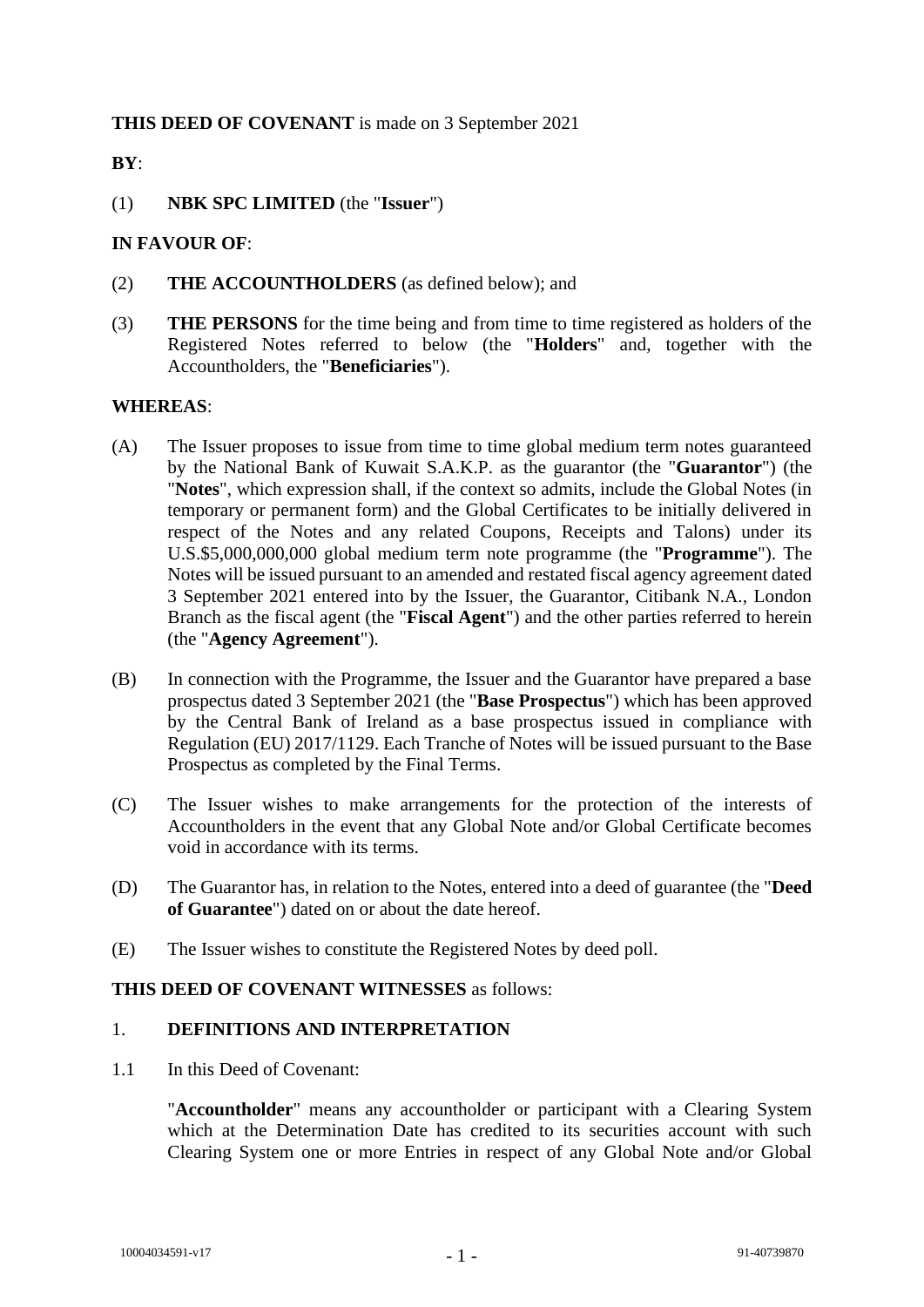Certificate, except for any Clearing System in its capacity as an accountholder of the other Clearing System.

"**Clearing System**" means each of DTC, Euroclear Bank SA/NV, Clearstream Banking S.A. and any additional or alternative clearing system approved by the Issuer, the Guarantor and the Fiscal Agent (together the "**Clearing Systems**").

"**Conditions**" means, in relation to the Notes of any Series, the terms and conditions endorsed on or incorporated by reference into the Note or Notes constituting the Series, the terms and conditions being in or substantially in the form set out in schedule 2 (*Terms and Conditions of the Notes*) to the Agency Agreement or in such other form, having regard to the terms of the Notes of the relevant Series, as may be agreed between the Issuer and the Guarantor, the Fiscal Agent and the relevant Dealer as supplemented by the applicable Final Terms.

"**Determination Date**" means the date on which any Global Note and/or Global Certificate becomes void in accordance with its terms.

"**Direct Rights**" means the rights referred to in Clause [4.1](#page-4-0) (C*reation*).

"**Entry**" means, in relation to any Global Note and/or Global Certificate, any entry which is made in the securities account of any Accountholder with a Clearing System in respect of Notes represented by such Global Note and/or Global Certificate.

"**Principal Amount**" means, in respect of any Entry, the aggregate principal amount of the Notes to which such Entry relates.

Terms used in this Deed of Covenant but not defined in this Deed of Covenant have their respective meanings given to them in the Conditions and Agency Agreement.

# 1.2 **Contracts (Rights of Third Parties) Act 1999**

A person, except for a Beneficiary from time to time, who is not a party to this Deed of Covenant has no right under the Contracts (Rights of Third Parties) Act 1999 to enforce any term of this Deed of Covenant.

# 1.3 **Clauses**

Any reference in this Deed of Covenant to a Clause or sub-Clause is, unless otherwise stated, to a clause or sub-clause hereof.

#### 1.4 **Headings**

Headings shall be ignored in construing this Deed of Covenant.

# 1.5 **Legislation**

Any reference in this Deed of Covenant to any legislation (whether primary legislation or regulations or other subsidiary legislation made pursuant to primary legislation) shall be construed as a reference to such legislation as the same shall have been or may from time to time be amended or re-enacted.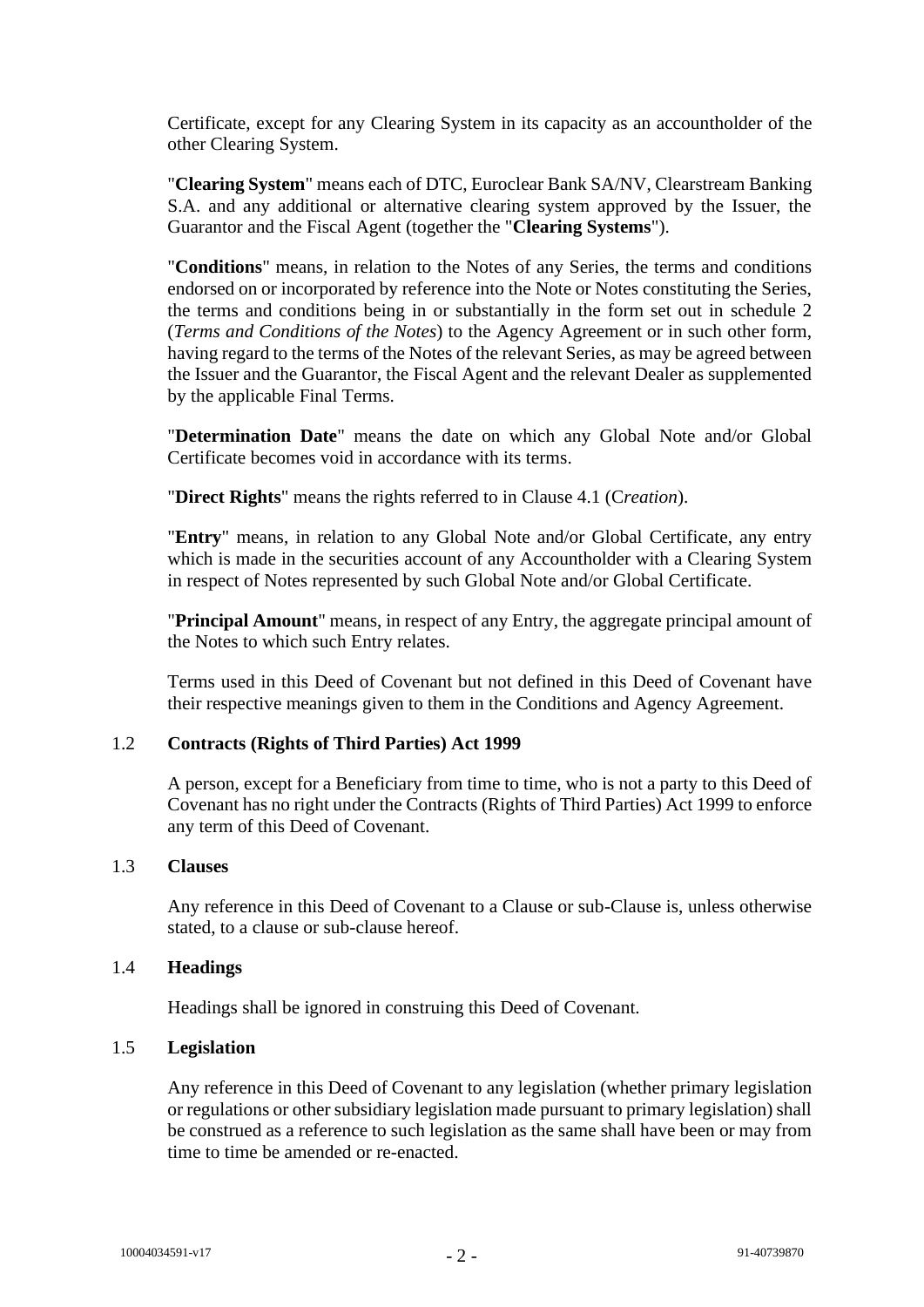# 1.6 **Contracts**

All references in this Deed of Covenant to an agreement, instrument or other document shall be construed as a reference to that agreement, instrument or other document as amended, supplemented, restated, extended, replaced or novated from time to time. In addition, in the context of any particular Tranche of Notes, each reference in this Deed of Covenant to the Base Prospectus shall be construed as a reference to the Base Prospectus as supplemented and/or amended by the relevant Final Terms.

# 1.7 **Benefit of Deed of Covenant**

Any Notes issued under the Programme on or after the date of this Deed of Covenant shall have the benefit of this Deed of Covenant but shall not have the benefit of any subsequent deed of covenant relating to the Programme (unless expressly so provided in any subsequent deed).

# 2. **THE REGISTERED NOTES**

The Issuer hereby constitutes the Registered Notes and the Issuer covenants in favour of each Holder of Registered Notes that it will duly perform and comply with the obligations expressed to be undertaken by it in each Global Certificate and Individual Note Certificate and in the Conditions (and for this purpose any reference in the Conditions to any obligation or payment under or in respect of the Notes shall be construed to include a reference to any obligation or payment under or pursuant to this provision).

# 3. **DEPOSIT OF DEED OF COVENANT**

An original of this Deed of Covenant shall be deposited with, by or on behalf of, the relevant clearing system (in the case of Euroclear and Clearstream, Luxembourg, with Citibank N.A., London Branch as common depositary at the date of this Deed of Covenant) until the date on which all the obligations of the Issuer under or in respect of the Notes (including, without limitation, its obligation under this Deed of Covenant) have been discharged in full. The Issuer hereby acknowledges the right of every Beneficiary to the production of this Deed of Covenant.

# 4. **DIRECT RIGHTS**

# <span id="page-4-0"></span>4.1 **Creation**

If any Global Note and/or Global Certificate becomes void in accordance with its terms, each Accountholder shall have against the Issuer or Guarantor all rights ("**Direct Rights**") which such Accountholder would have had in respect of the Notes if, immediately before the Determination Date, it had been the Holder of a Definitive Note, duly completed, executed, authenticated and issued, in an aggregate principal amount equal to the Principal Amount of such Accountholder's Entries relating to any Global Note and/or Global Certificate including (without limitation) the right to receive all payments due at any time in respect of the Notes represented by such Definitive Note as if such Definitive Note had (where required by the Conditions) been duly presented and (where required by the Conditions) surrendered on the due date in accordance with the Conditions.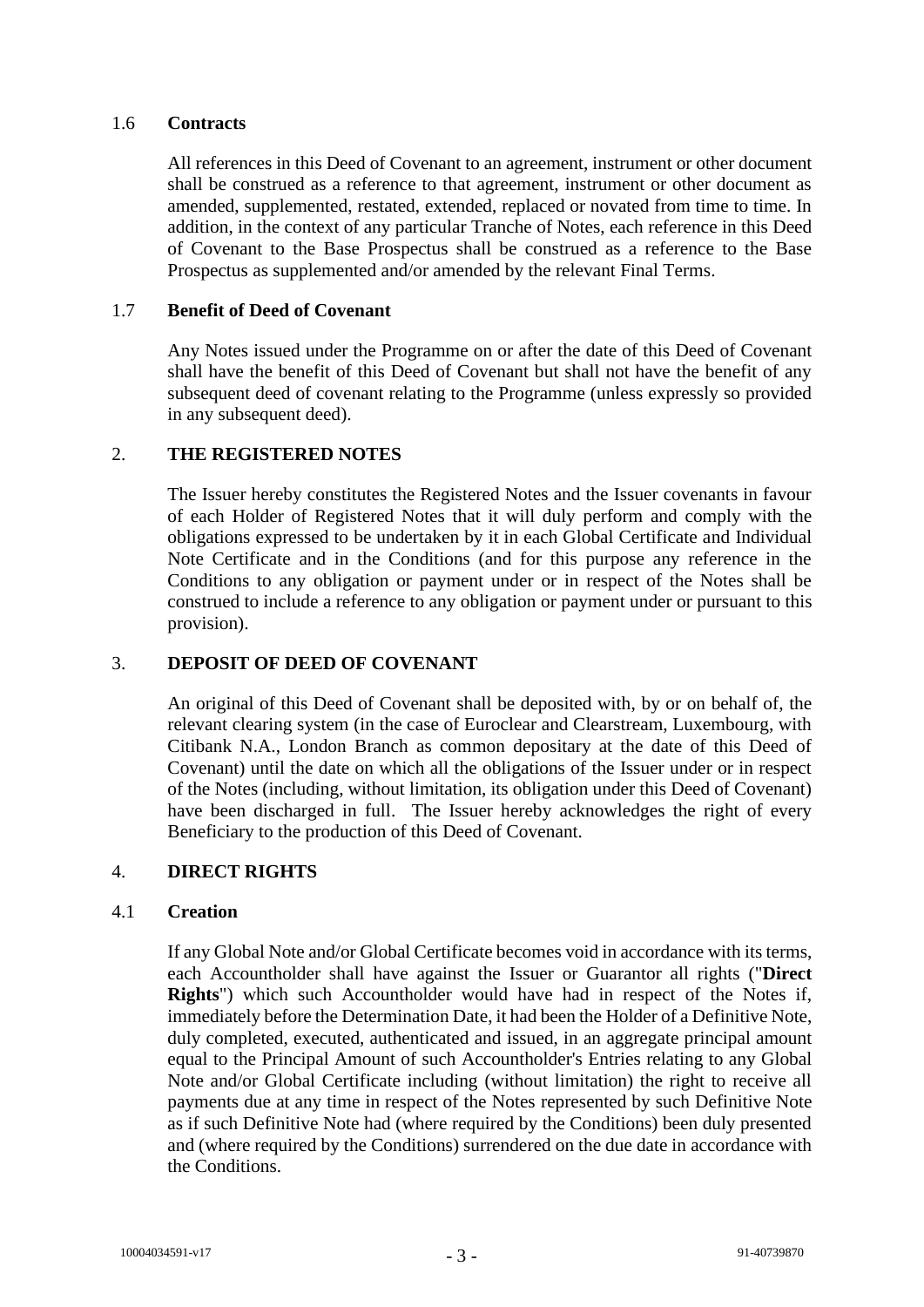# 4.2 **No Further Action**

No further action shall be required on the part of the Issuer, the Guarantor or any other person:

- (a) for the Accountholders to enjoy the Direct Rights; or
- (b) for each Accountholder to have the benefit of the Conditions as if they had been incorporated *mutatis mutandis* into this Deed of Covenant,

**provided, however, that** nothing herein shall entitle any Accountholder to receive any payment which has already been made in accordance with the terms of any Global Note and/or Global Certificate.

# 5. **EVIDENCE**

# 5.1 **Records**

The records of the Clearing Systems shall, in the absence of manifest error, be conclusive as to the identity of the Accountholders and the respective amounts of Notes credited to their securities accounts and a statement issued by a Clearing System setting out:

- (a) the name of the Accountholder in respect of which it is issued; and
- (b) the Principal Amount of any Entry credited to the securities account of such Accountholder with such Clearing System on any date,

shall, in the absence of manifest error, be conclusive evidence for all purposes of this Deed of Covenant.

# 5.2 **Determination Date**

If a Clearing System determines the Determination Date, such determination shall be binding on the Issuer and all Accountholders with such Clearing System.

# 6. **WAIVER AND REMEDIES**

No failure to exercise, and no delay in exercising, on the part of any Beneficiary any right hereunder shall operate as a waiver thereof nor shall any single or partial exercise thereof preclude any other or future exercise thereof or the exercise of any other right. Rights hereunder shall be in addition to all other rights provided by law. No notice or demand given in any case shall constitute a waiver of rights to take other action in the same, similar or other instances without such notice or demand.

# 7. **STAMP DUTIES AND OTHER TAXES**

The Issuer shall pay all stamp, registration and other taxes and duties (including any interest and penalties thereon or in connection therewith) which are payable upon or in connection with the execution, performance and delivery of this Deed of Covenant, and shall, to the extent permitted by law, indemnify each Beneficiary against any claim, demand, action, liability, damages, cost, loss or expense (including, without limitation,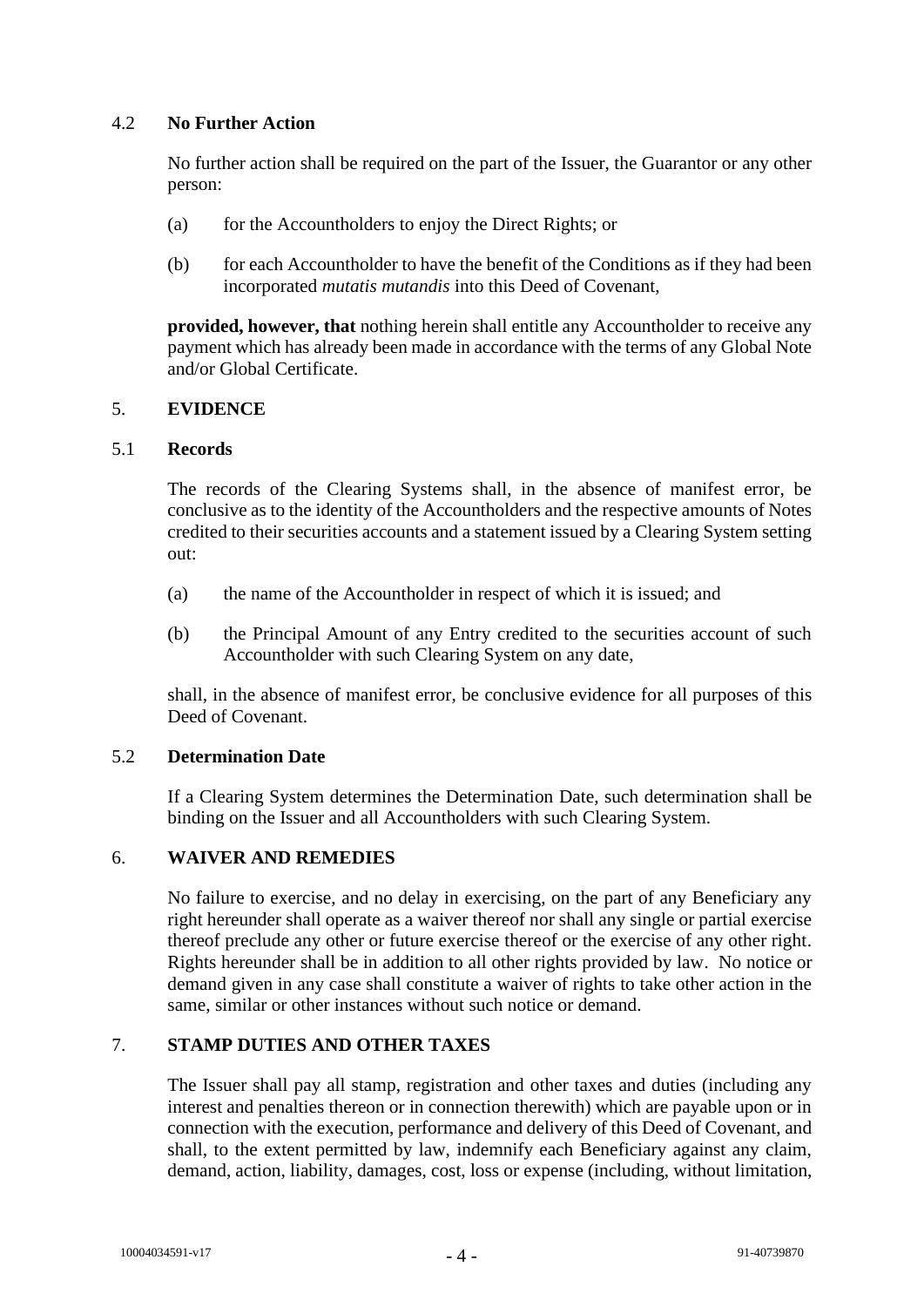legal fees and any applicable value added tax) which it incurs or which is made against it as a result or arising out of or in relation to any failure to pay or delay in paying any of the same.

# 8. **BENEFIT OF DEED OF COVENANT**

# 8.1 **Deed Poll**

This Deed of Covenant shall take effect as a deed poll for the benefit of the Beneficiaries from time to time.

# 8.2 **Benefit**

This Deed of Covenant shall enure to the benefit of each Beneficiary and its (and any subsequent) successors and assigns, each of which shall be entitled severally to enforce this Deed of Covenant against the Issuer.

#### 8.3 **Assignment**

The Issuer shall not be entitled to assign or transfer all or any of its rights, benefits and obligations hereunder. Each Beneficiary shall be entitled to assign all or any of its rights and benefits hereunder.

#### 9. **SEVERABILITY**

In case any provision in, or obligation under, this Deed of Covenant shall be or becomes invalid, illegal or unenforceable in any jurisdiction, the validity, legality and enforceability of the remaining provisions or obligations, or of such provision or obligation under the laws of any other jurisdiction, shall not in any way be affected or impaired thereby.

# 10. **COMMUNICATIONS**

Any communication in respect of this Deed of Covenant to the Issuer shall be by letter or fax to the Issuer at:

NBK SPC Limited c/o Maples Fund Services (Middle East) Limited Unit C1407, Level 14, Burj Daman Dubai International Financial Centre Dubai, 506734 United Arab Emirates

| Fax $no.$ : | $+97145114100$ |
|-------------|----------------|
| Attention:  | The Directors  |

or any other address of which written notice has been given to the Beneficiaries in the manner prescribed for the giving of notices in connection with the Notes. Such communications will take effect, in the case of a letter, when delivered or, in the case of a fax, when received. Communications not by letter shall be confirmed by letter but failure to send or receive the letter of confirmation shall not invalidate the original communication.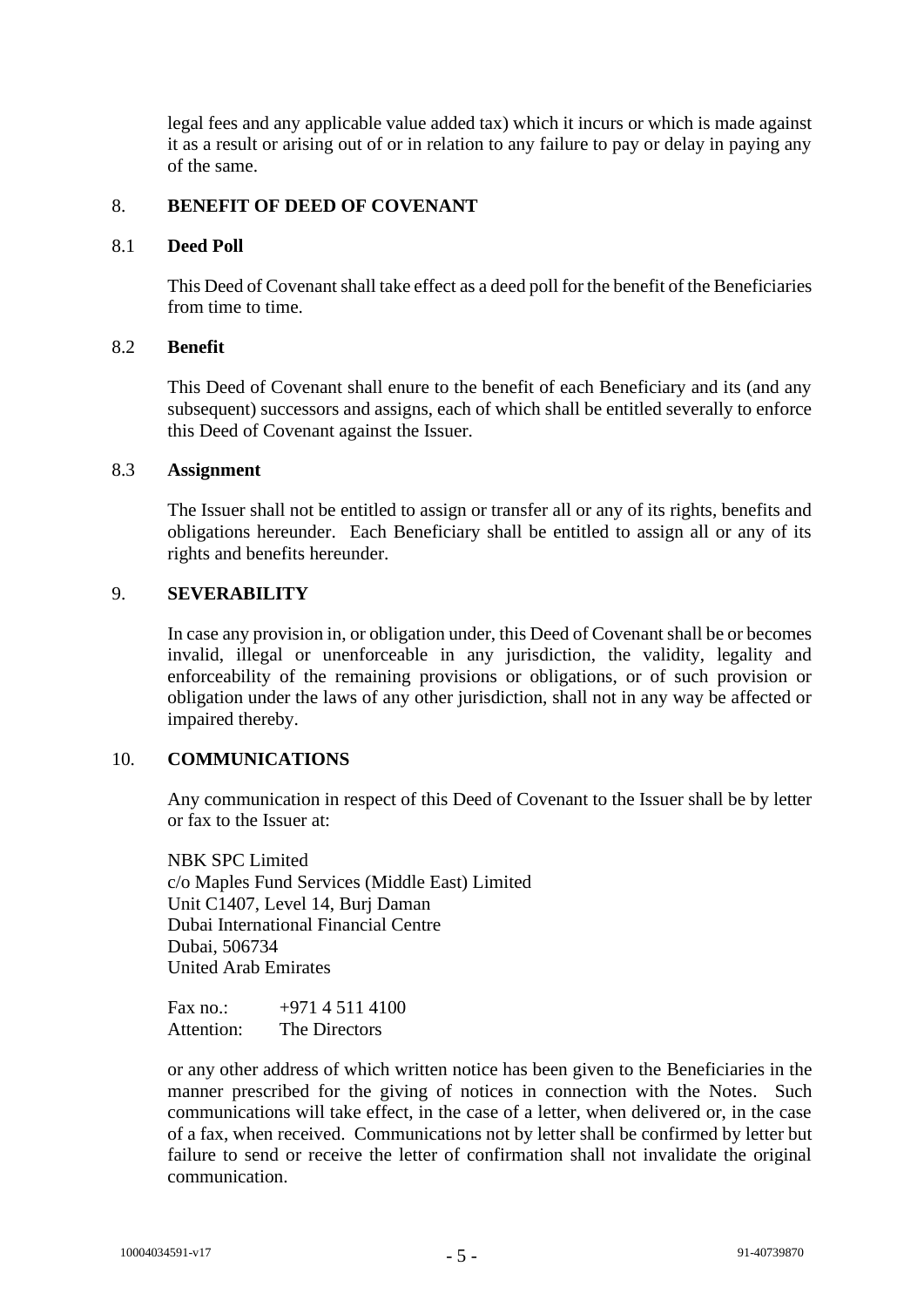# 11. **ELECTRONIC SIGNING**

The Issuer acknowledges and agrees (and each Beneficiary expressed to have benefit of this Deed of Covenant is deemed to acknowledge and agree) that this Deed of Covenant may be executed by electronic means by the Issuer.

# <span id="page-7-0"></span>12. **GOVERNING LAW AND DISPUTE RESOLUTION**

# 12.1 **Governing Law**

This Deed of Covenant and any non-contractual obligations arising out of or in connection with this Deed of Covenant are governed by, and shall be construed in accordance with, English law.

# 12.2 **Arbitration**

Any dispute, claim, difference or controversy arising out of, relating to or having any connection with this Deed of Covenant (including any dispute as to its existence, validity, interpretation, performance, breach or termination or the consequences of its nullity and any dispute relating to any non-contractual obligations arising out of or in connection with it) (a "**Dispute**") shall be referred to and finally resolved by arbitration in accordance with the Arbitration Rules (the "**Rules**") of the London Court of International Arbitration (the "**LCIA**"), which Rules (as amended from time to time) are incorporated by reference into this Clause [12.](#page-7-0) For these purposes:

- (a) the seat of arbitration shall be London, England;
- (b) there shall be three arbitrators, each of whom shall be disinterested in the arbitration, shall have no connection with any party to the Dispute and shall be an attorney experienced in international securities transactions. The parties to the Dispute shall each nominate one arbitrator and both arbitrators in turn shall appoint a further arbitrator who shall be the chairman of the tribunal. In cases where there are multiple claimants and/or multiple respondents, the class of claimants jointly, and the class of respondents jointly, shall each nominate one arbitrator. If one party or both fails to nominate an arbitrator within the time limits specified by the Rules, such arbitrator(s) shall be appointed by the LCIA. If the party nominated arbitrators fail to nominate the third arbitrator within 15 days of the appointment of the second arbitrator, such arbitrator shall be appointed by the LCIA; and
- (c) the language of the arbitration shall be English.

# 12.3 **Appointment of Process Agent**

The Issuer irrevocably appoints Maples and Calder at its registered office at 11<sup>th</sup> Floor, 200 Aldersgate Street, London EC1A 4HD, United Kingdom as its authorised agent for service of process in England. If for any reason such agent shall cease to be such agent for service of process or ceases to be registered in England, the Issuer shall forthwith appoint a new agent for service of process in England and notify the Beneficiaries of such appointment in accordance with Condition 15 (*Notices*). The Issuer will procure that, so long as any of the Notes remains outstanding, a person with an office in London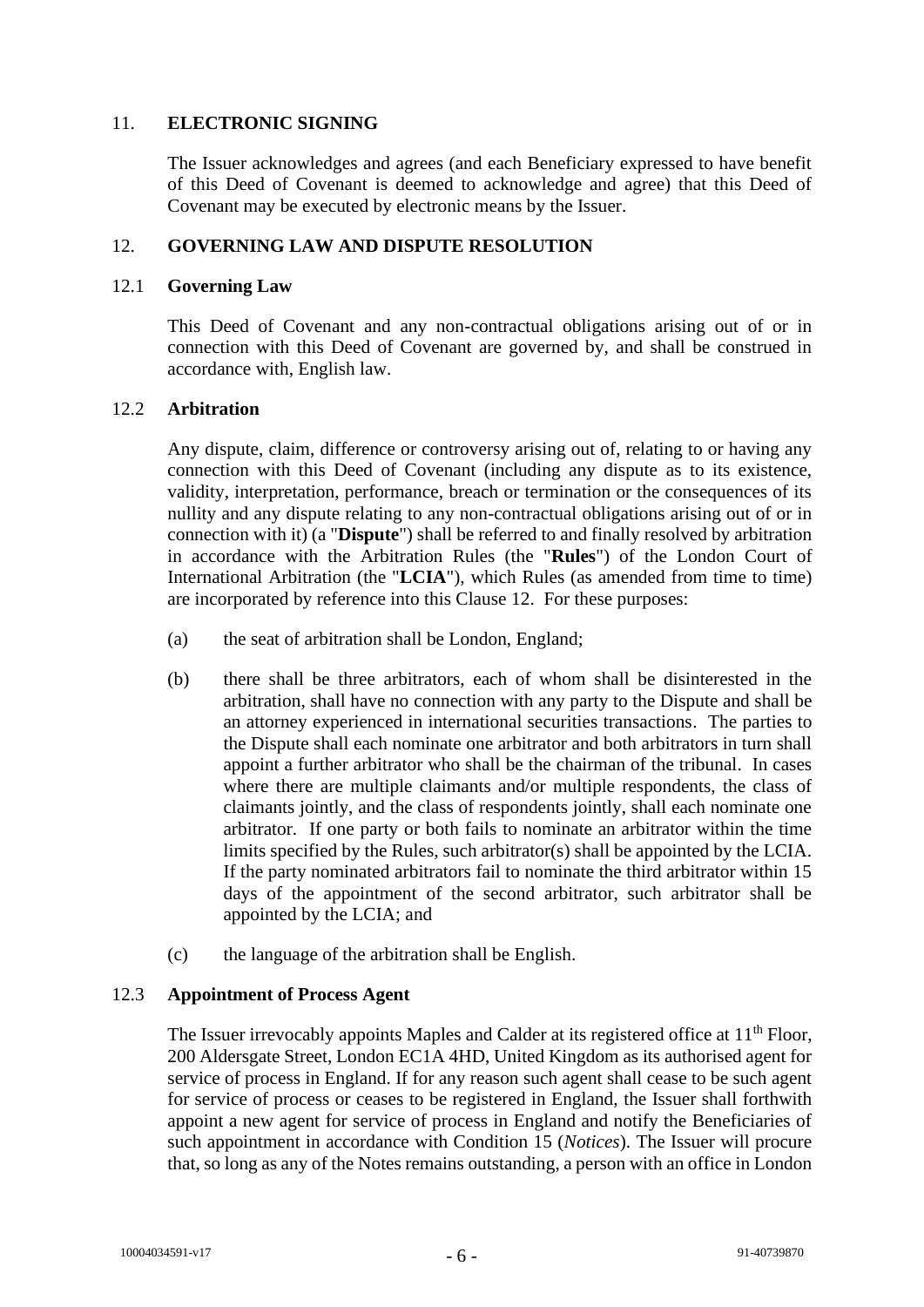shall be appointed to accept service. Nothing in this Deed of Covenant shall affect the right to serve process in any other manner permitted by law.

#### 12.4 **Waiver of Immunity**

To the extent that the Issuer may in any jurisdiction claim for itself or its assets or revenues immunity from suit, execution, attachment (whether in aid of execution, before judgment or otherwise) or other legal process and to the extent that such immunity (whether or not claimed) may be attributed in any such jurisdiction to the Issuer or its assets or revenues, the Issuer agrees not to claim and irrevocably and unconditionally waives such immunity to the fullest extent permitted by the laws or such jurisdiction. Further, the Issuer irrevocably and unconditionally consents to the giving of any relief or the issue of any legal proceedings, including, without limitation, jurisdiction, enforcement, prejudgment proceedings and injunctions in connection with any Disputes.

# 13. **CURRENCY INDEMNITY**

An amount received or recovered in a currency other than the Specified Currency (whether as a result of, or of the enforcement of, a judgment or order of a court of any jurisdiction, in the winding-up or dissolution of the Issuer or otherwise), by any of the Beneficiaries in respect of any sum expressed to be due to it from the Issuer will only discharge the Issuer to the extent of the Specified Currency amount which the recipient is able to purchase with the amount so received or recovered in that other currency on the date of that receipt or recovery (or, if it is not practicable to make that purchase on that date, on the first date on which it is practicable to do so).

If that amount is less than the Specified Currency amount expressed to be due to the recipient under this Deed of Covenant, the Issuer will indemnify it against any loss sustained by it as a result. In any event, the Issuer will indemnify the recipient against the cost of making any such purchase.

# 14. **MODIFICATION**

The Agency Agreement contains provisions for convening meetings of Noteholders to consider matters relating to the Notes, including the modification of any provision of this Deed of Covenant. Any such modification may be made by supplemental deed poll if sanctioned by an Extraordinary Resolution and shall be binding on all Beneficiaries.

# 15. **CORPORATE OBLIGATIONS**

Each Beneficiary acknowledges and agrees that notwithstanding any other provision contained herein, the obligations of the Issuer under this Deed of Covenant and the Notes are corporate or limited liability obligations of the Issuer and, no Beneficiary shall have any recourse against any of the directors, officers, employees or corporate services providers of the Issuer (the "**Limited Parties**") (nor shall any of the Limited Parties be personally liable for any claims, losses, damages, liabilities, indemnities, representations or other obligations whatsoever of the Issuer), under or in connection with the Notes, or this Deed of Covenant, save in the case of the wilful default or actual fraud of such Limited Party. Reference herein to wilful default or actual fraud means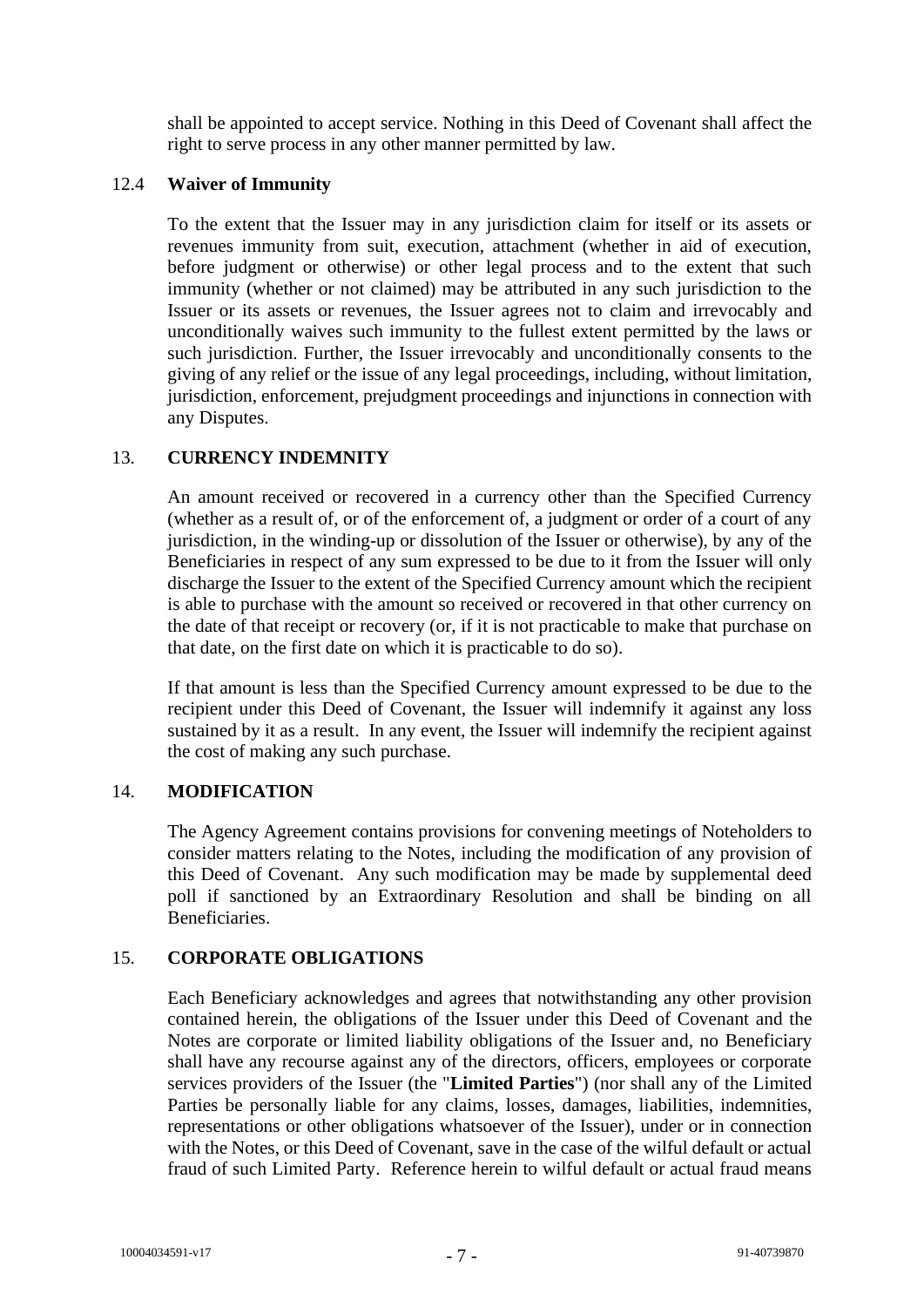a finding to such effect by a court of competent jurisdiction in relation to the conduct of the relevant Limited Party.

**IN WITNESS WHEREOF** the Issuer has caused this Deed of Covenant to be duly delivered as a deed the day and year first above mentioned.